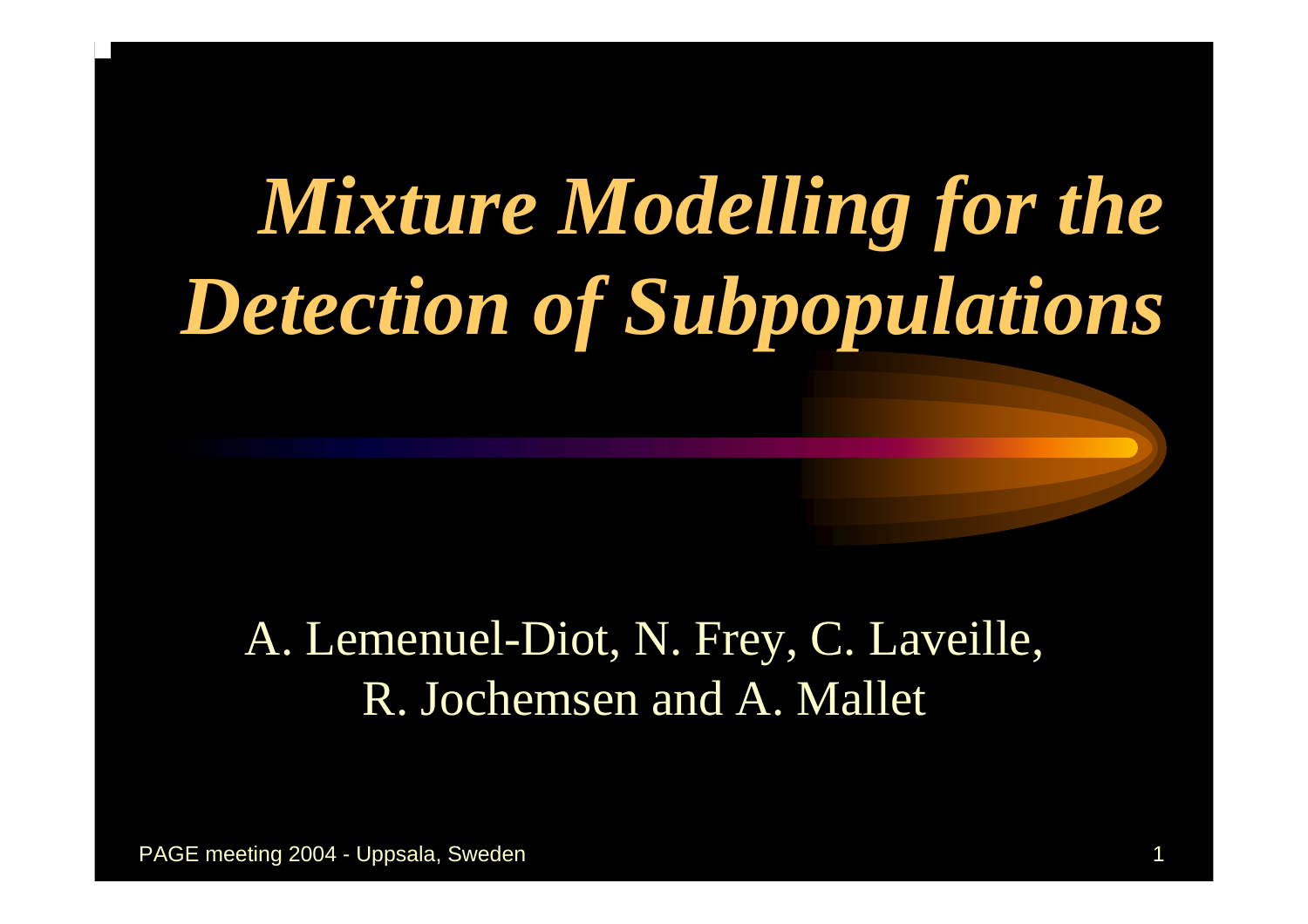*Problem*

Are we really sure of the hypothesis of homogeneity in a population ?

Is it possible to find heterogeneities without assumption about -their existence ?-their origin ?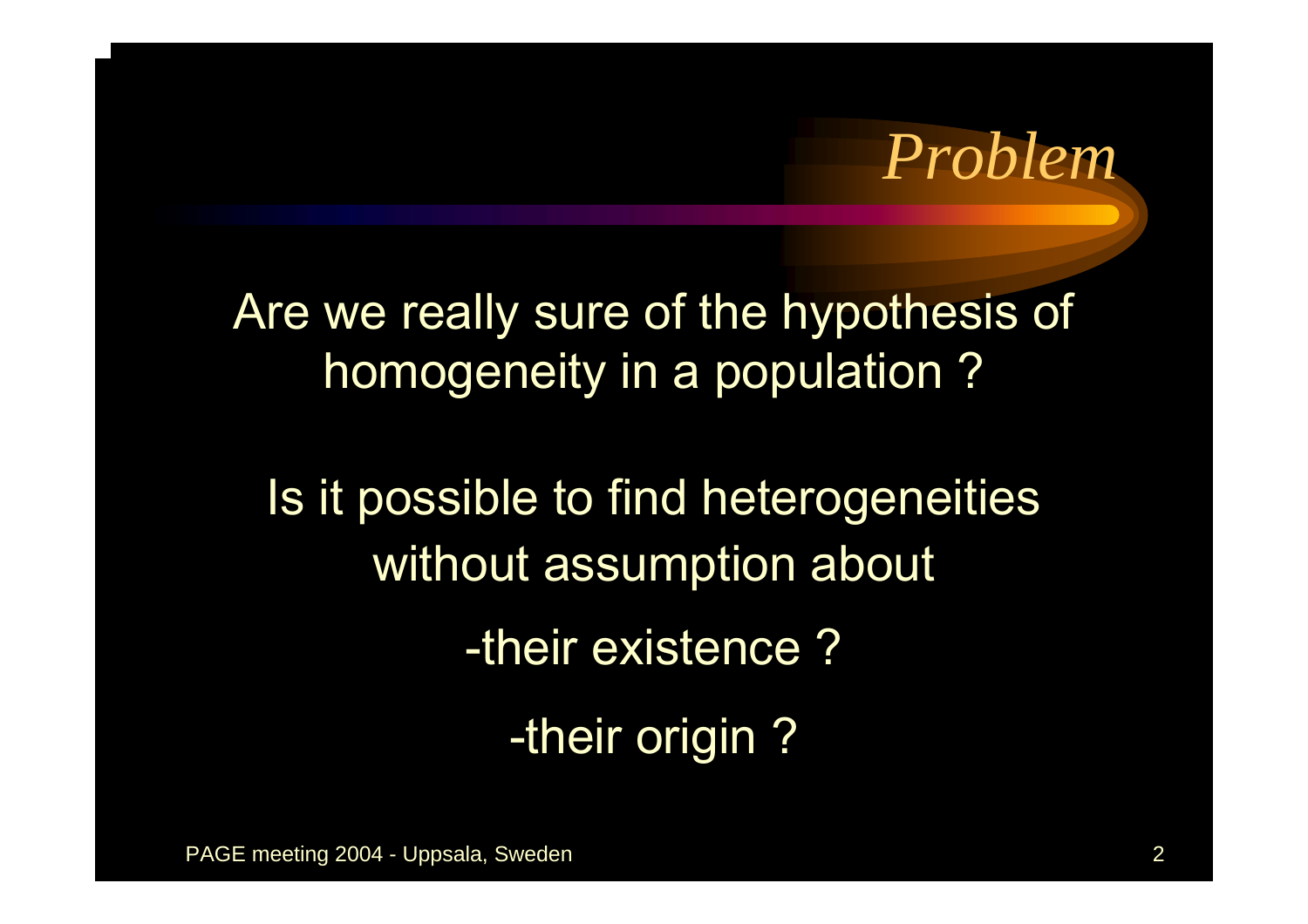

### Mixture models & Regression methods

## 1) Detection of Heterogeneity 2) Explanation of Heterogeneity

### Likelihood Maximization & Gauss-Hermite Quadrature



### 3) Estimation fixed parameters and random parameters distribution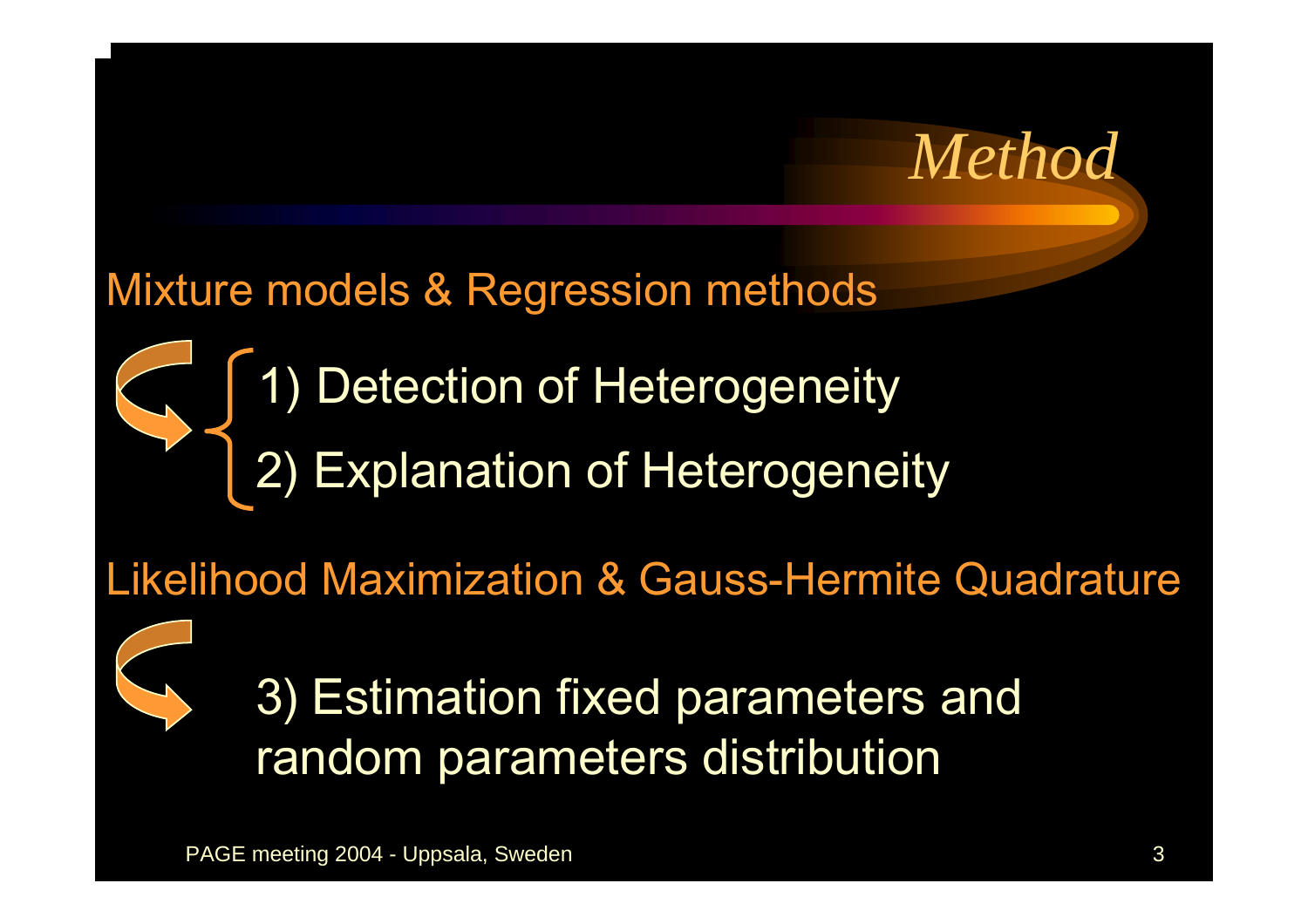## *Definition of the likelihood*

Likelihood formula : L= $\Pi$  L $_{\rm i}$ 

with  $L_i = \int_{R^n} g_i(y_i, \theta, Z_i, \eta) . h(\eta) . d\eta$ 

i: subject

- **<sup>y</sup>***i*: observations
- **<sup>Z</sup>***i*: covariates
- θ: fixed parameters
- η: random parameters
- $g_i$ : distribution of the observations
- h : distribution of the random effect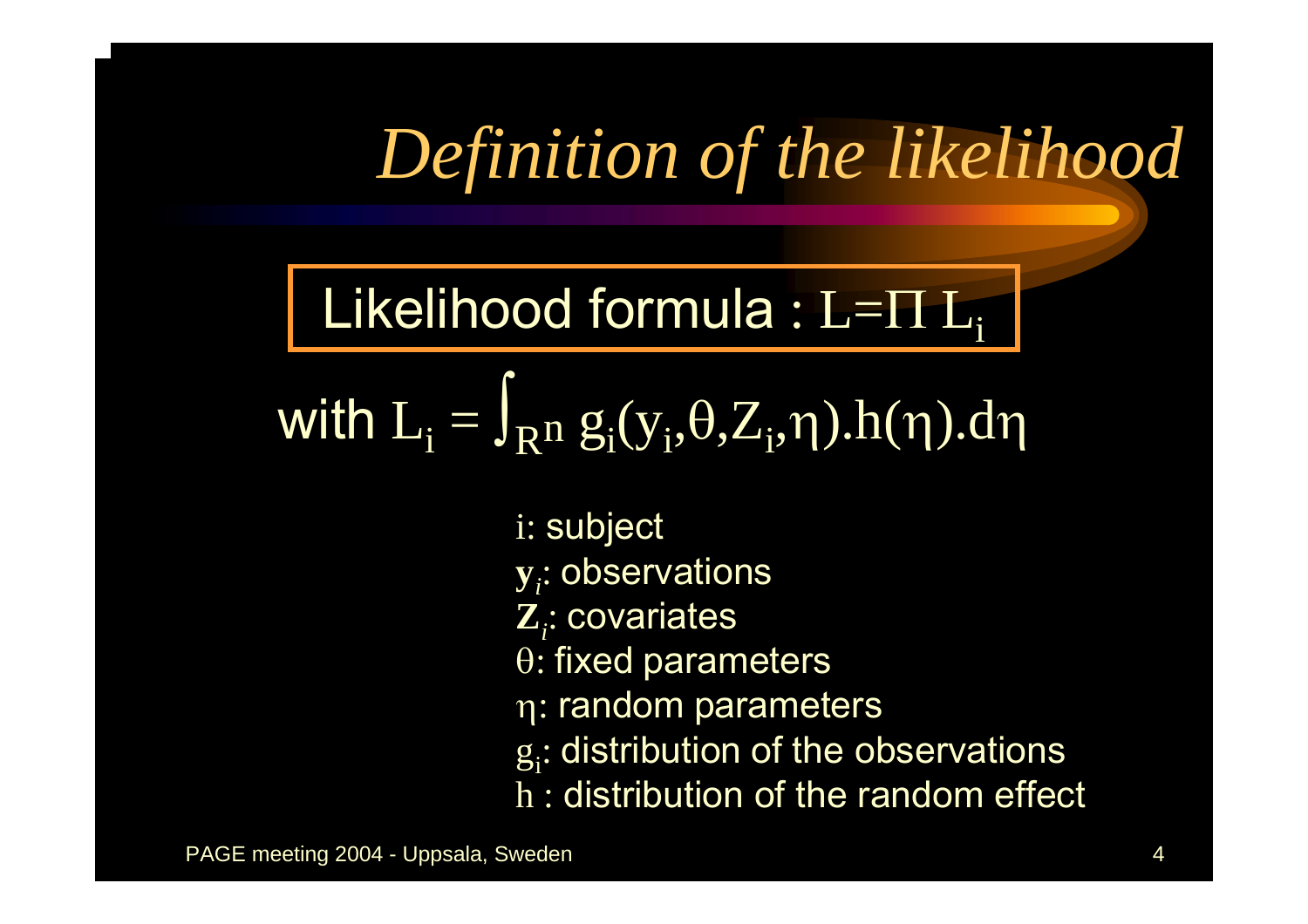### *Likelihood Approximation*

### Different possible methods

**Taylor** approximation (NONMEM)

Non parametric approach NPML

PAGE meeting 2004 - Uppsala, Sweden 5

Gauss-Hermite

**Quadrature**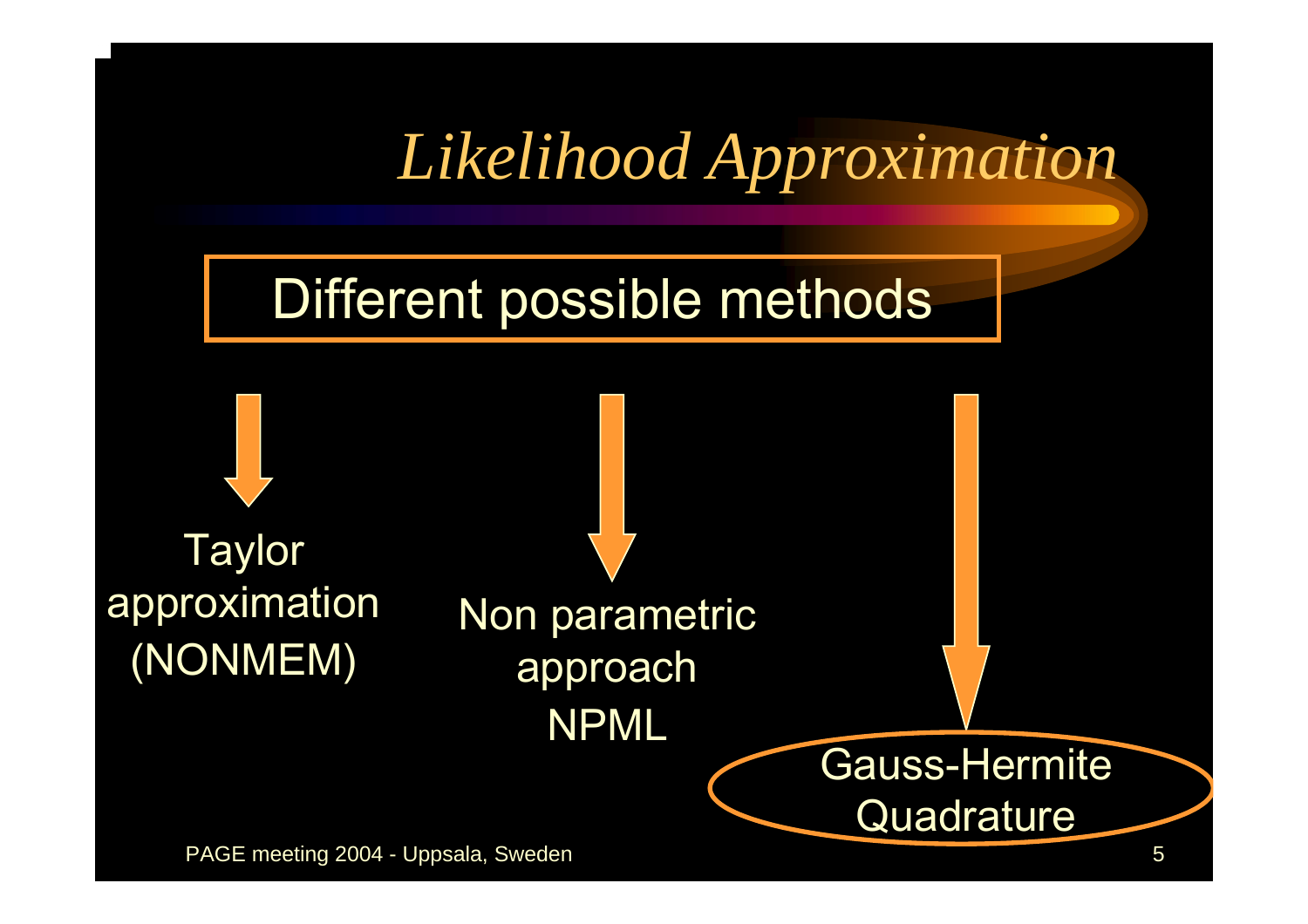Gauss-Hermite Quadrature  
\n
$$
-(x)exp(-x^2)
$$
\n
$$
-(x)exp(-x^2)
$$

$$
\int_{R} f(x) . e^{-x^{2}} dx = \sum_{k=1,...,r} f(x_{k}). A_{k}
$$

r: order of the quadrature

 $\rm A_k$ : weights of the quadrature  $\mathrm{x}_\mathrm{k}$ : nodes of the quadrature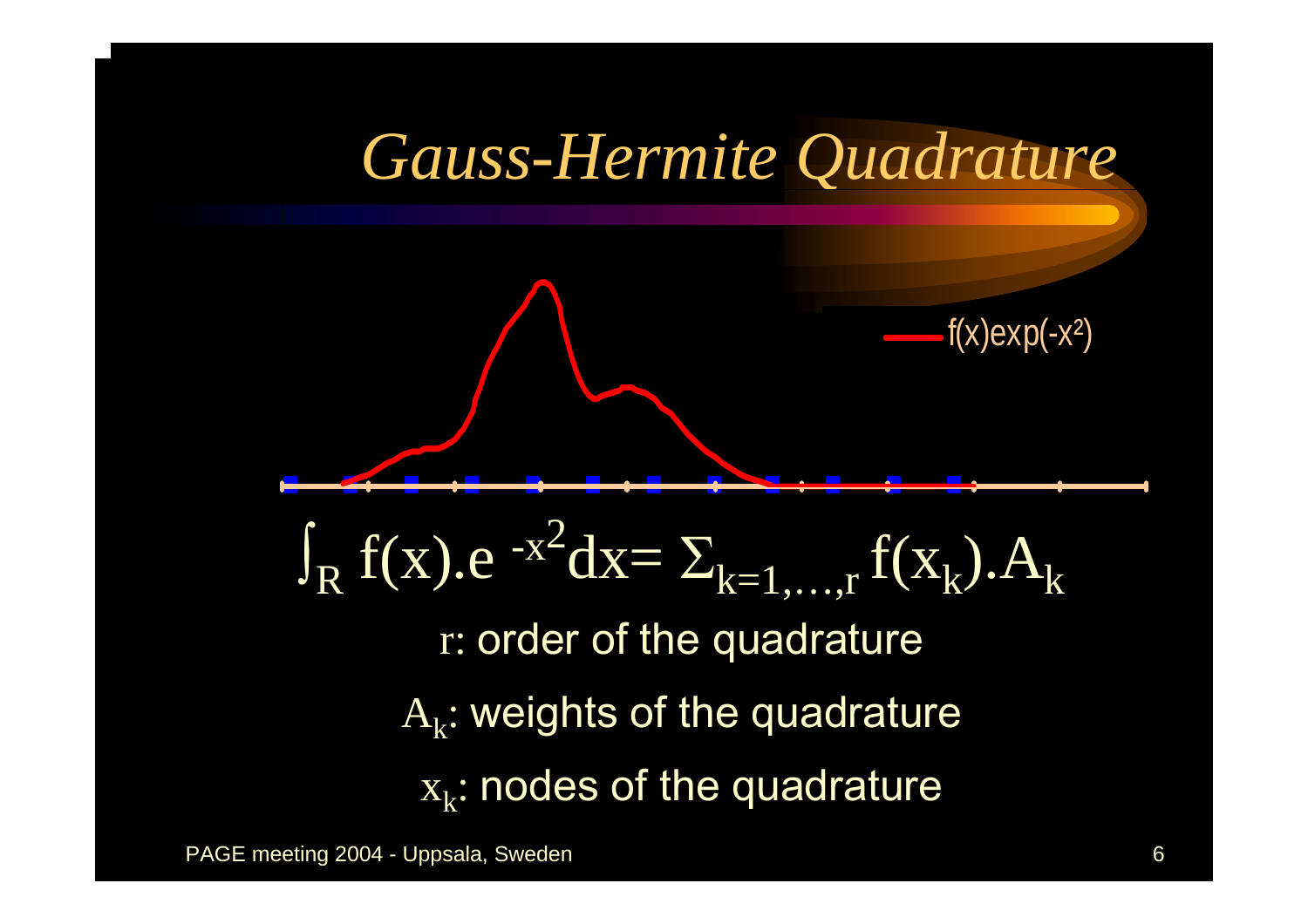## *Use of GH quadrature to approximate L*

$$
L_i = \int_{R^n} g_i(y_i, \theta, Z_i, \eta).h(\eta).d\eta
$$
  

$$
\int_{R} f(x).e^{-x^2} dx = \sum_{k=1,...,r} f(x_k).A_k
$$

# Advantage :  $\epsilon$  Easily identifiable to the likelihood function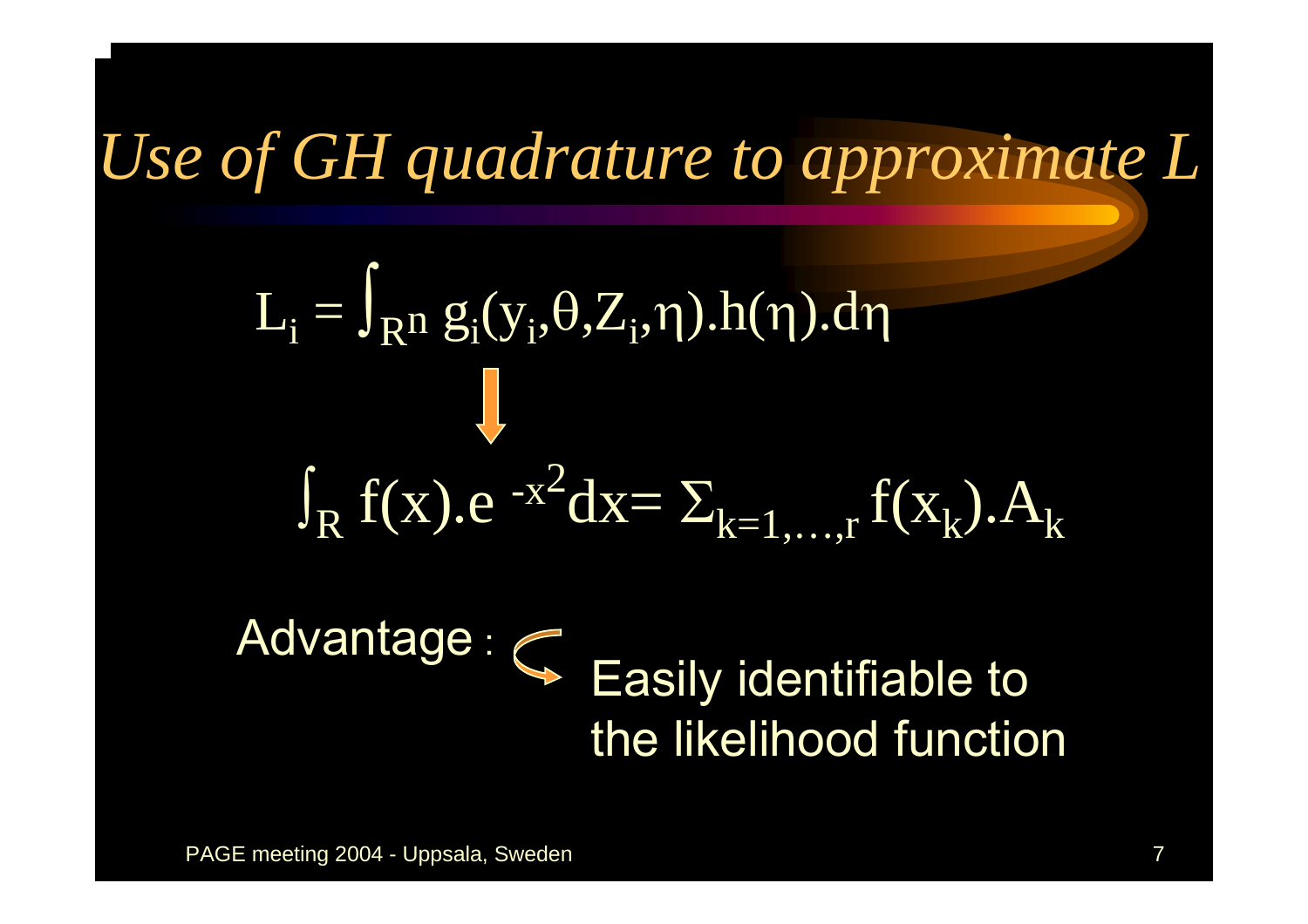

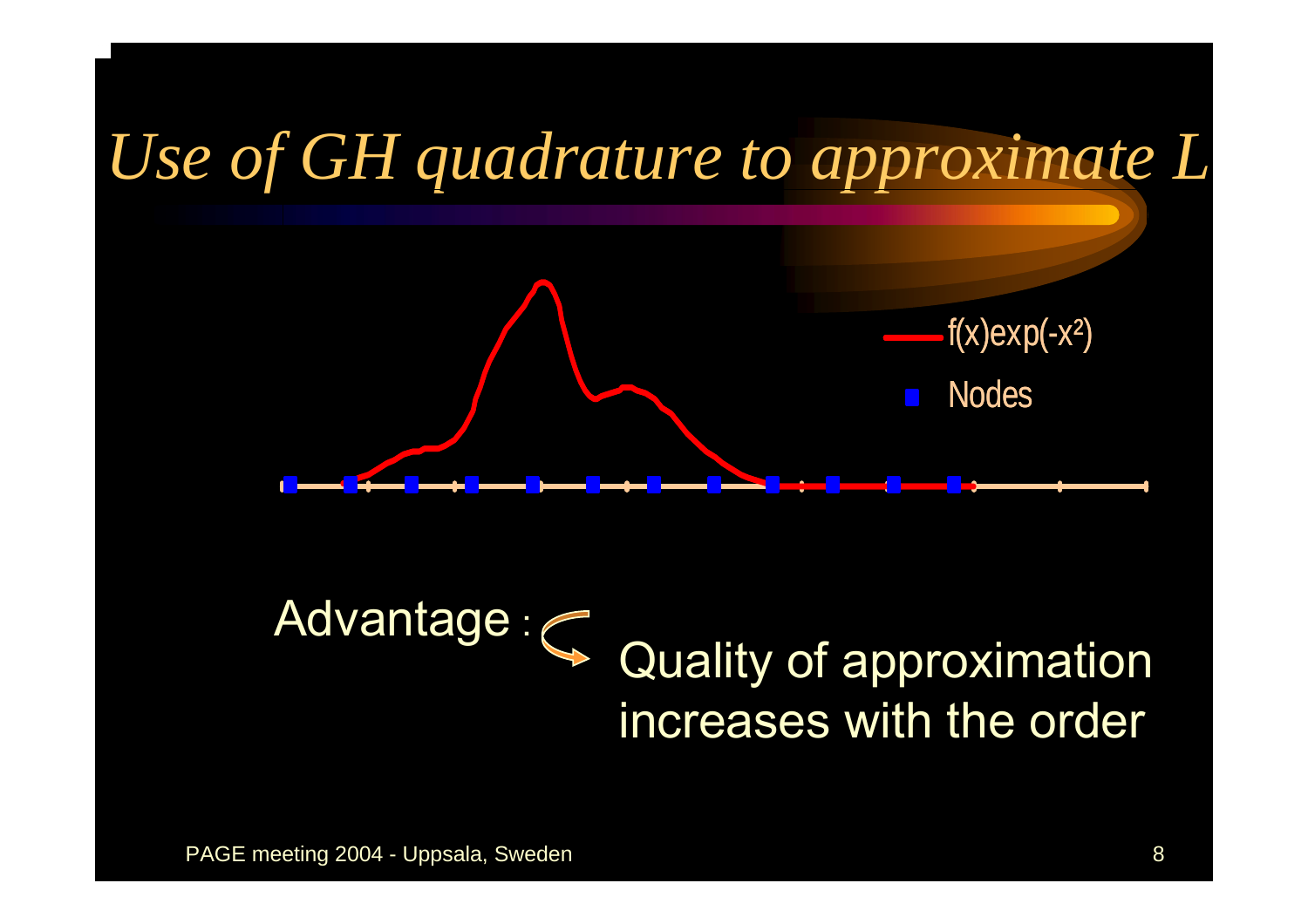

### Drawback $K: \mathbb{Q}$  Nodes fixed whatever the function f (found in GH table)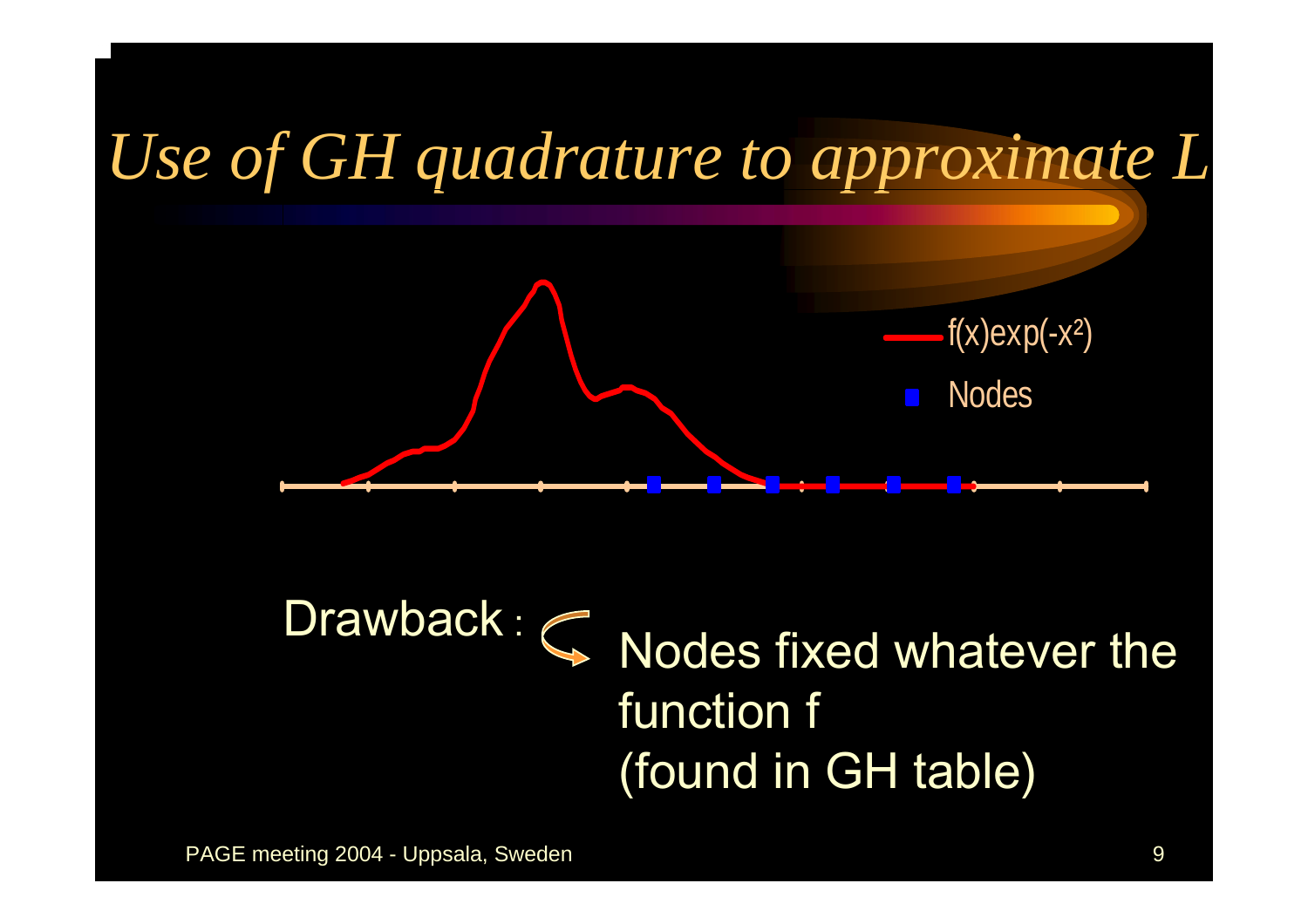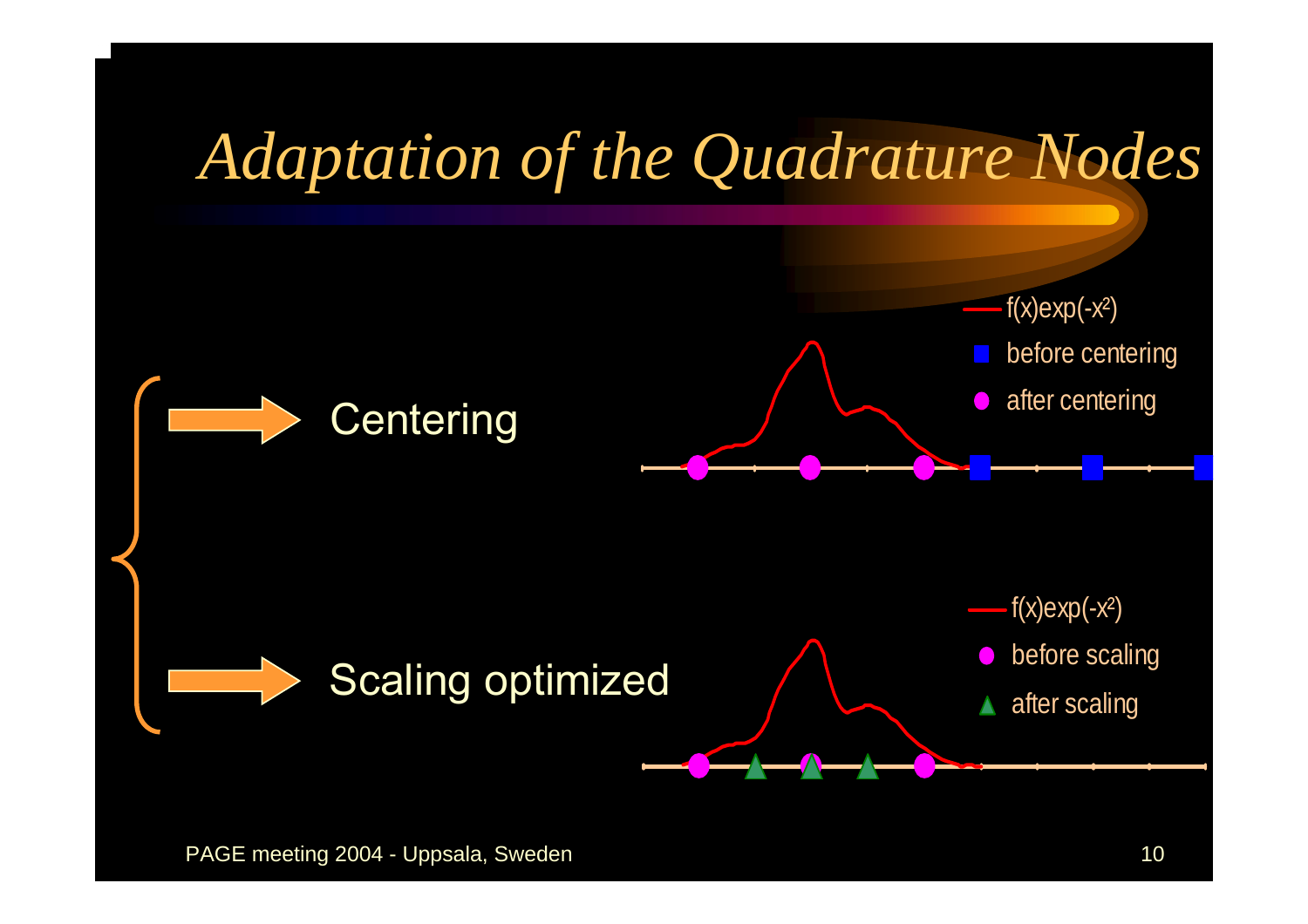### *Detection of Heterogeneity*

Mixture Model



Model in which the joint distribution of random effects is assumed to be a weighted sum of normal distributions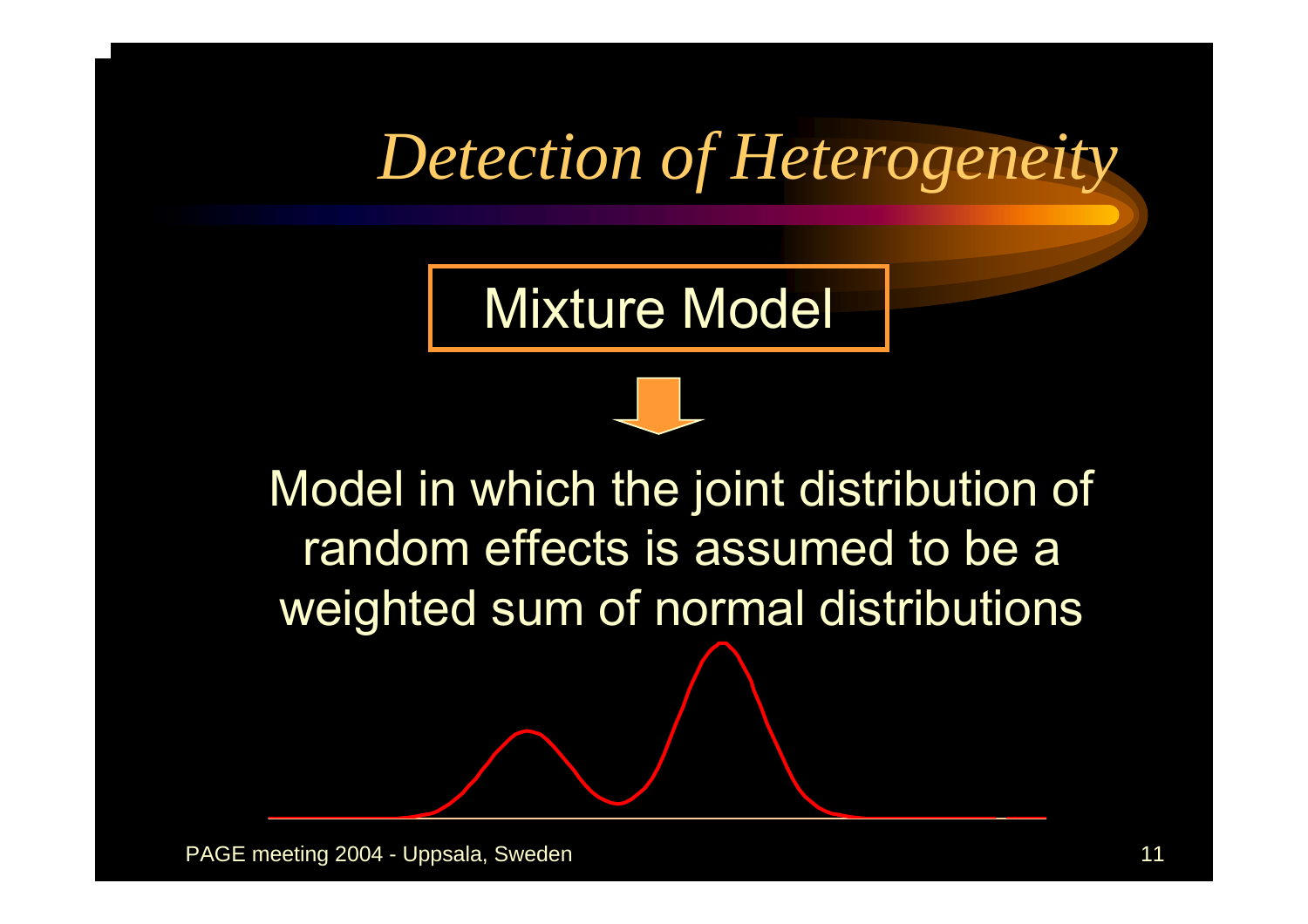## *Test for the Number of Subpopulations*

Γ <sup>p</sup> : Model p components **/** Γ <sub>q</sub> : Model q components

Kullback-Leibler test

p<q , Null Hypothesis : Model with p components 2LR=2  $\sum_{\rm i=1,...,N}^{}\rm{log(L}_{\rm{i}\, \Gamma_{q}}$  $\sqrt{\, L^{\,}_{\rm i}\, \Gamma_{\rm p}}$ ) Asymptotic distribution of 2LR under the null hypothesis Weighted sum of chi2 1df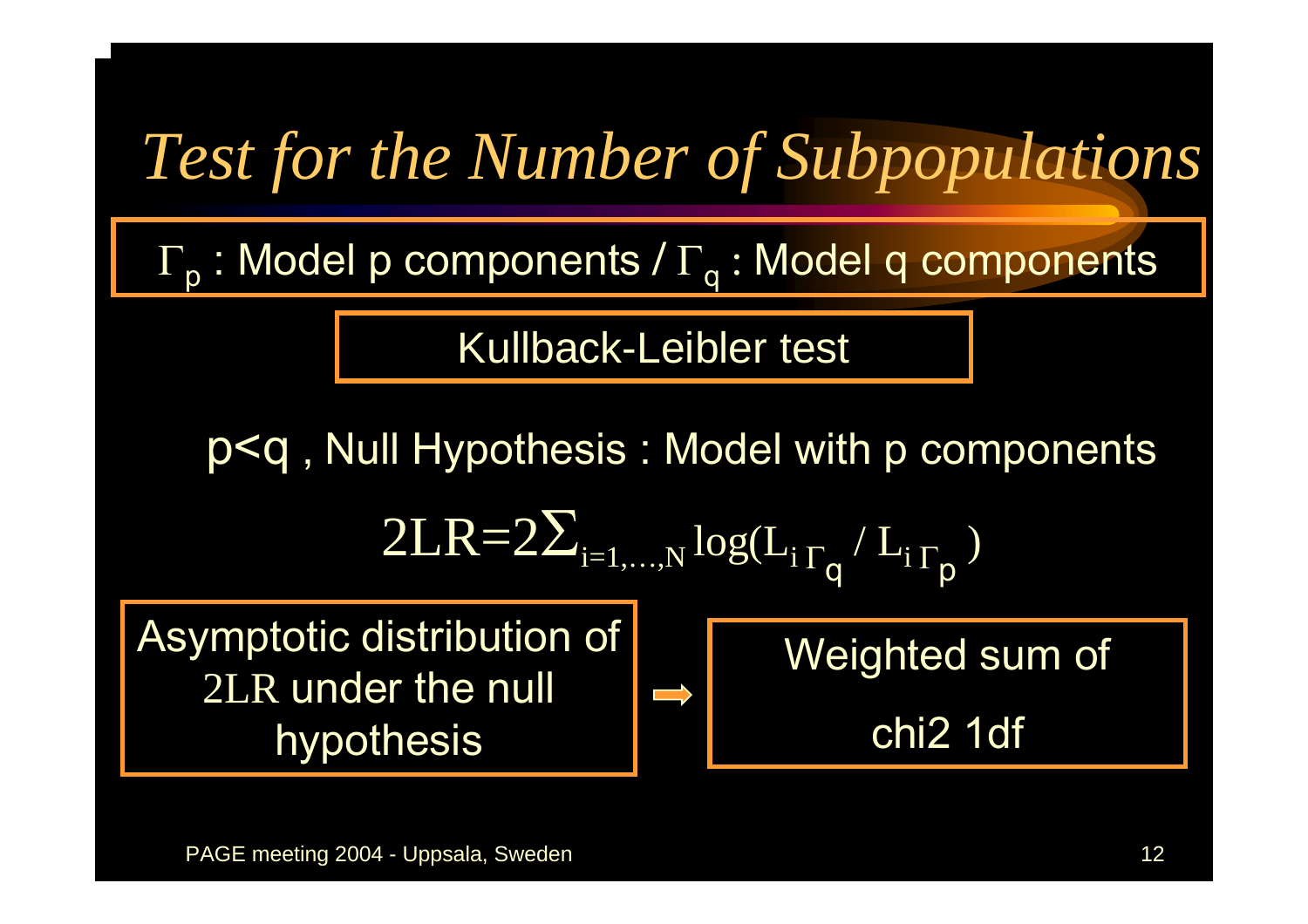#### *Attribution of patients subpopulations*  G i



supposing p subpopulations and j=1,...,p

 $\text{Max}_{j}\left[\text{P}(G_{i}=j)\right]$ 

### with  $\rm \ P(G_{i}=j)=$   $\alpha_{j}$   $\rm L_{i j^{'}}$   $\rm \Sigma_{k=1,...,p}$   $\alpha_{k}$   $\rm L_{i k}$  and  $\mathrm{L}_{\mathrm{ij}}$  the likelihood associated to the  $\mathrm{j^{th}}$  subpopulation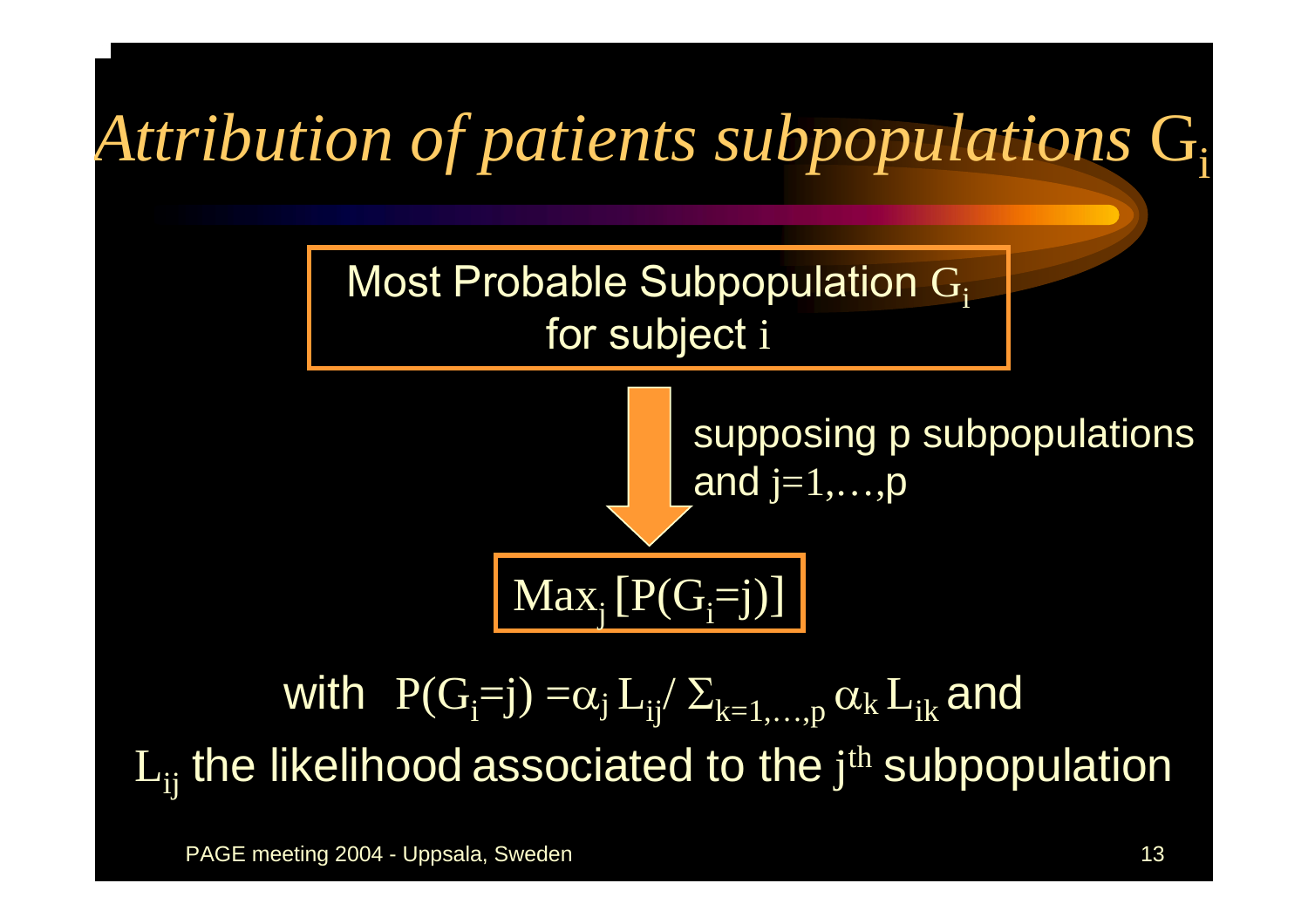## *Relationship subpopulations-covariates*

#### **subpopulation**



#### **subpopulation**

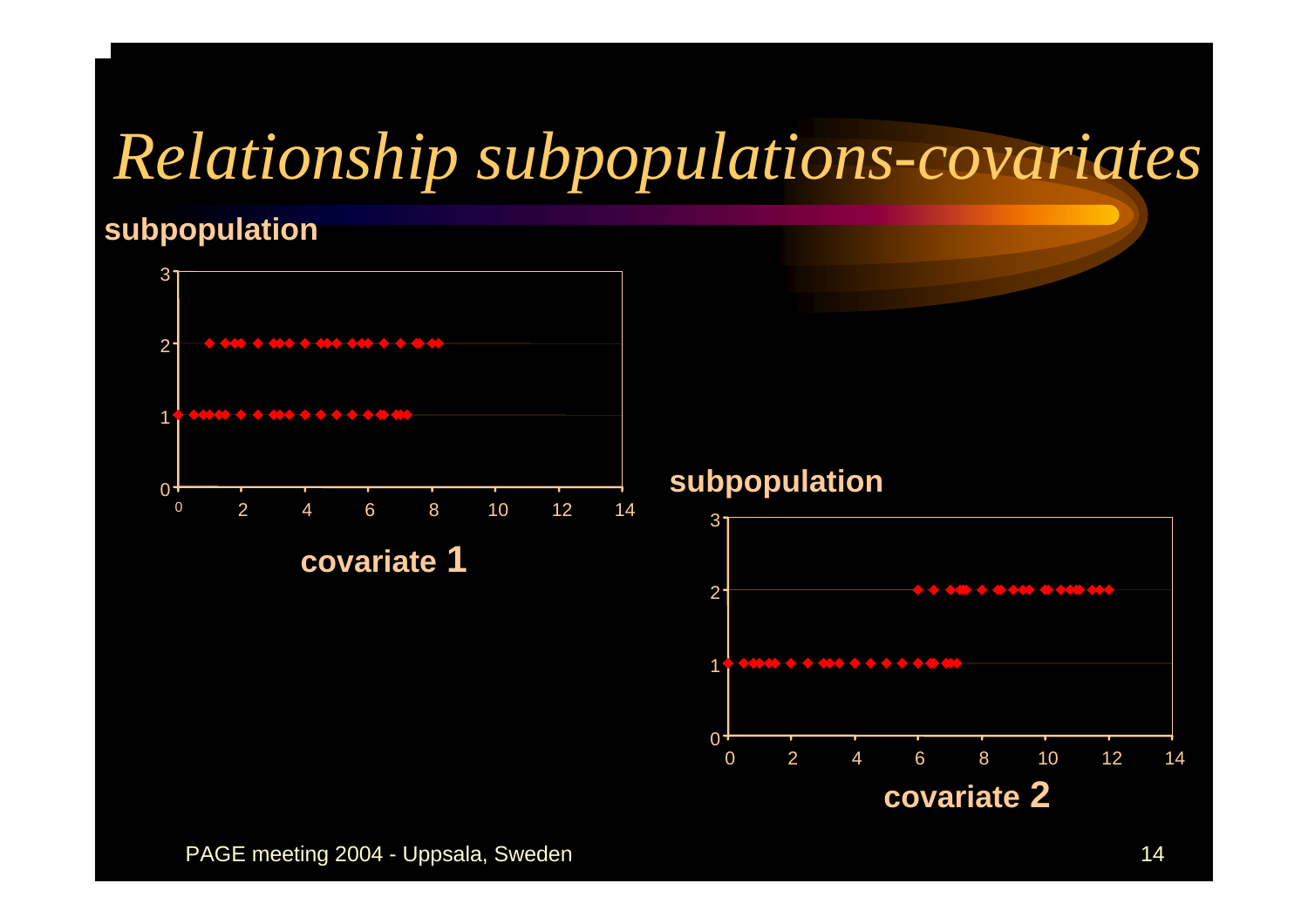## *Relationship covariates-parameters*

### m Classes of Covariates significant





```
Parameter(Z)=θ.exp(
η
)
```
### Adapted Model

$$
Parameter(Z) = [\Sigma_k \theta_k 1_{Z = Z_k}].exp(\eta)
$$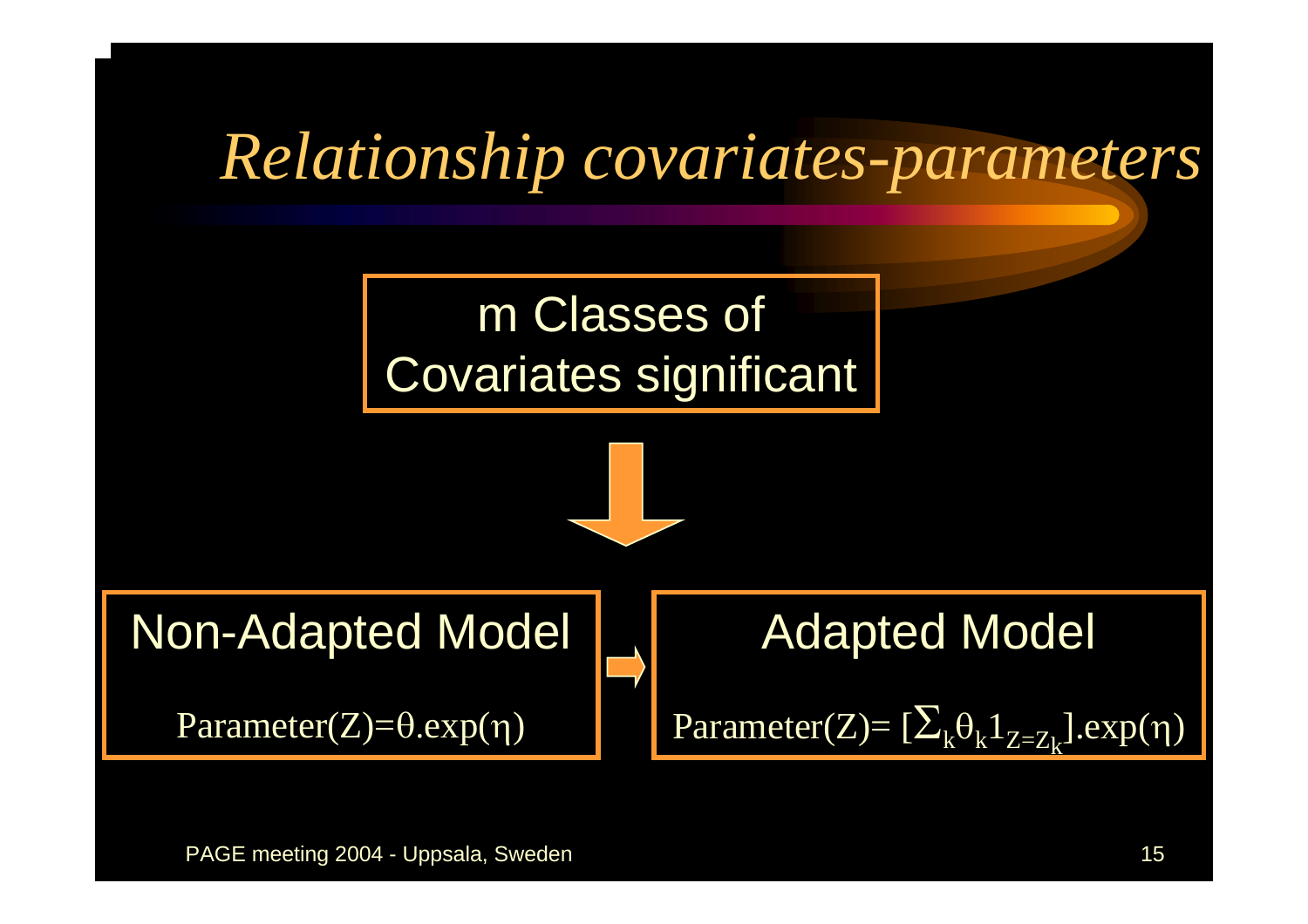

parameter

Same number of subpopulations on the distribution of all parameters

Only one parameter has many subpopulations

PAGE meeting 2004 - Uppsala, Sweden 16 and 16 and 16 and 16 and 16 and 16 and 16 and 16 and 16 and 16 and 16 and 16 and 16 and 16 and 16 and 16 and 16 and 16 and 16 and 16 and 16 and 16 and 16 and 16 and 16 and 16 and 16 a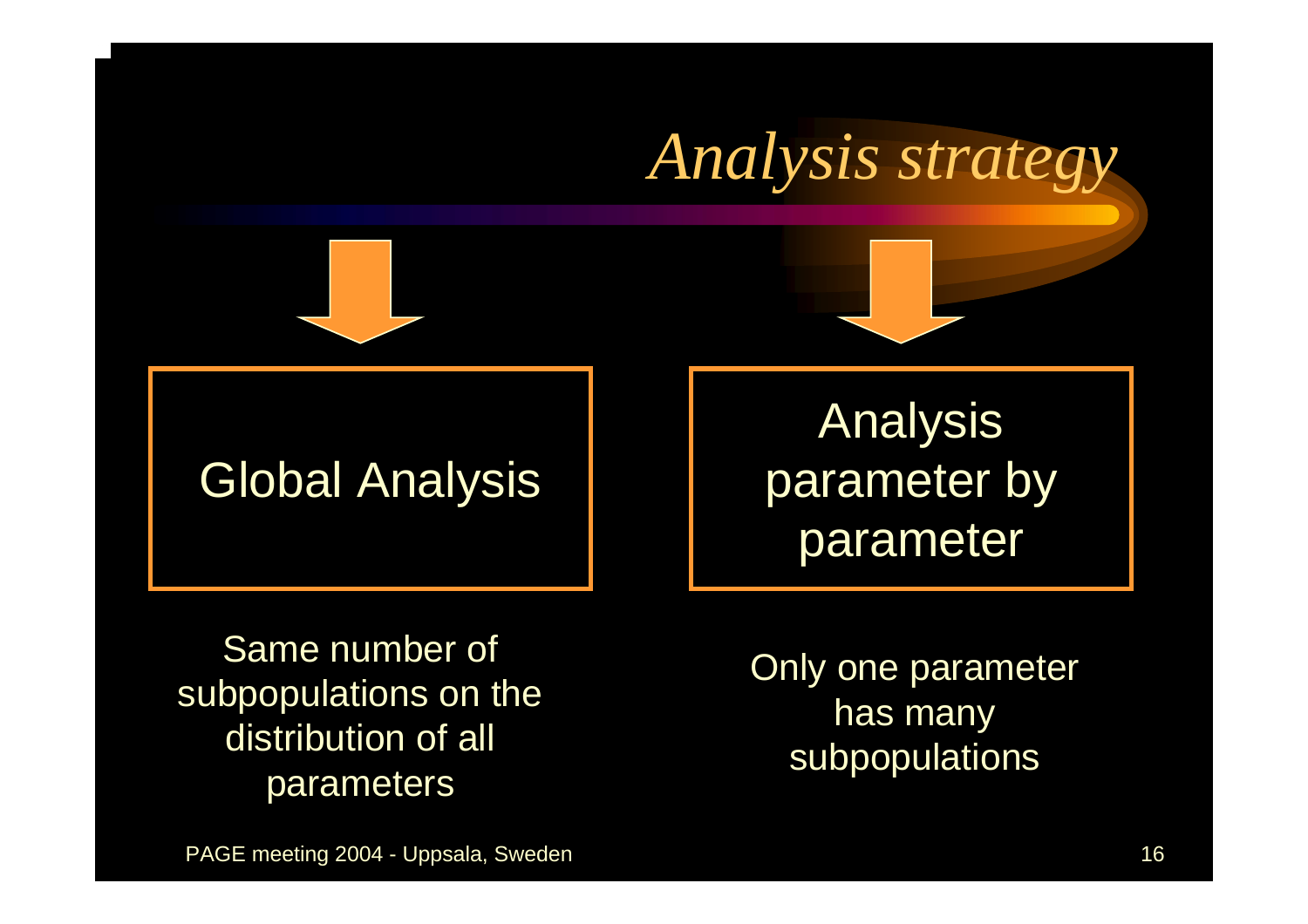*Application : S05702*

Gliclazide : antidiabetic, treatment of type II diabetes

Data: collected during the clinical development of a once a day modified release formulation

2 phase II + 2 phase III  $\vert \vert \vert \vert$  634 patients

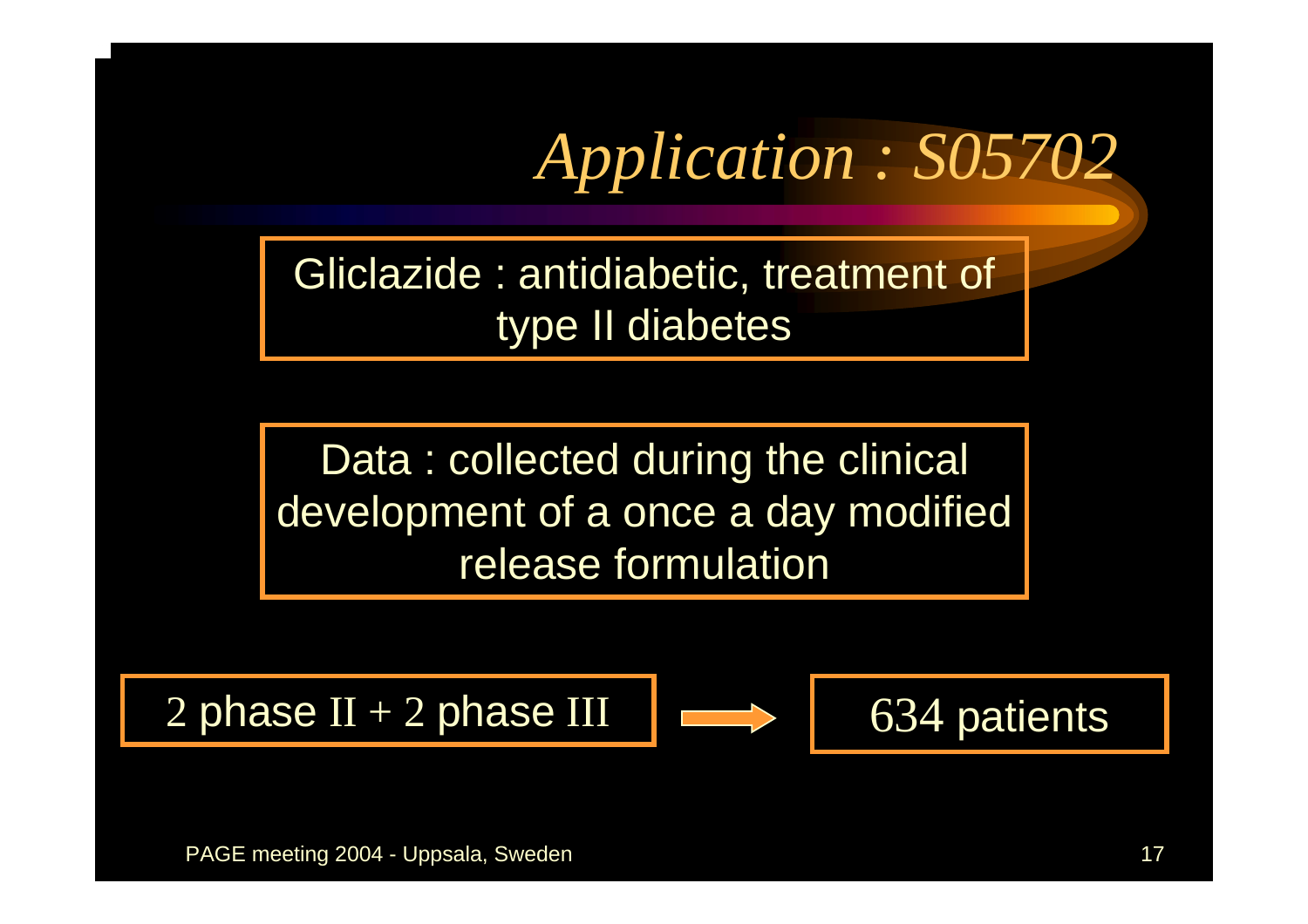## *S05702 : Analysis*

AUC used to quantify the time course of effect

FPG (fast plasma glucose) used as biomarker

Covariates : age, sex, weight, BMI, CRCL, NBOAD, disdur,…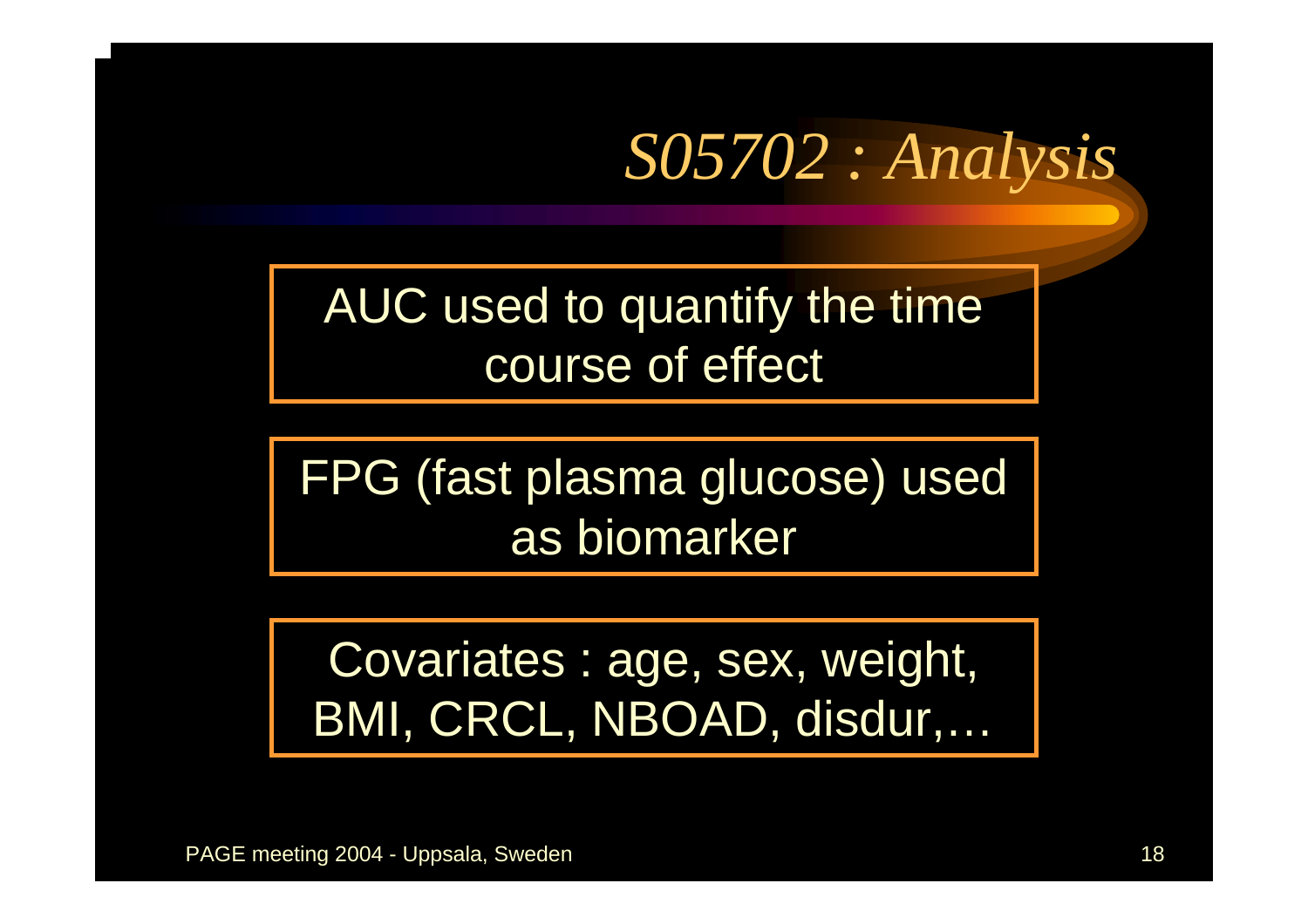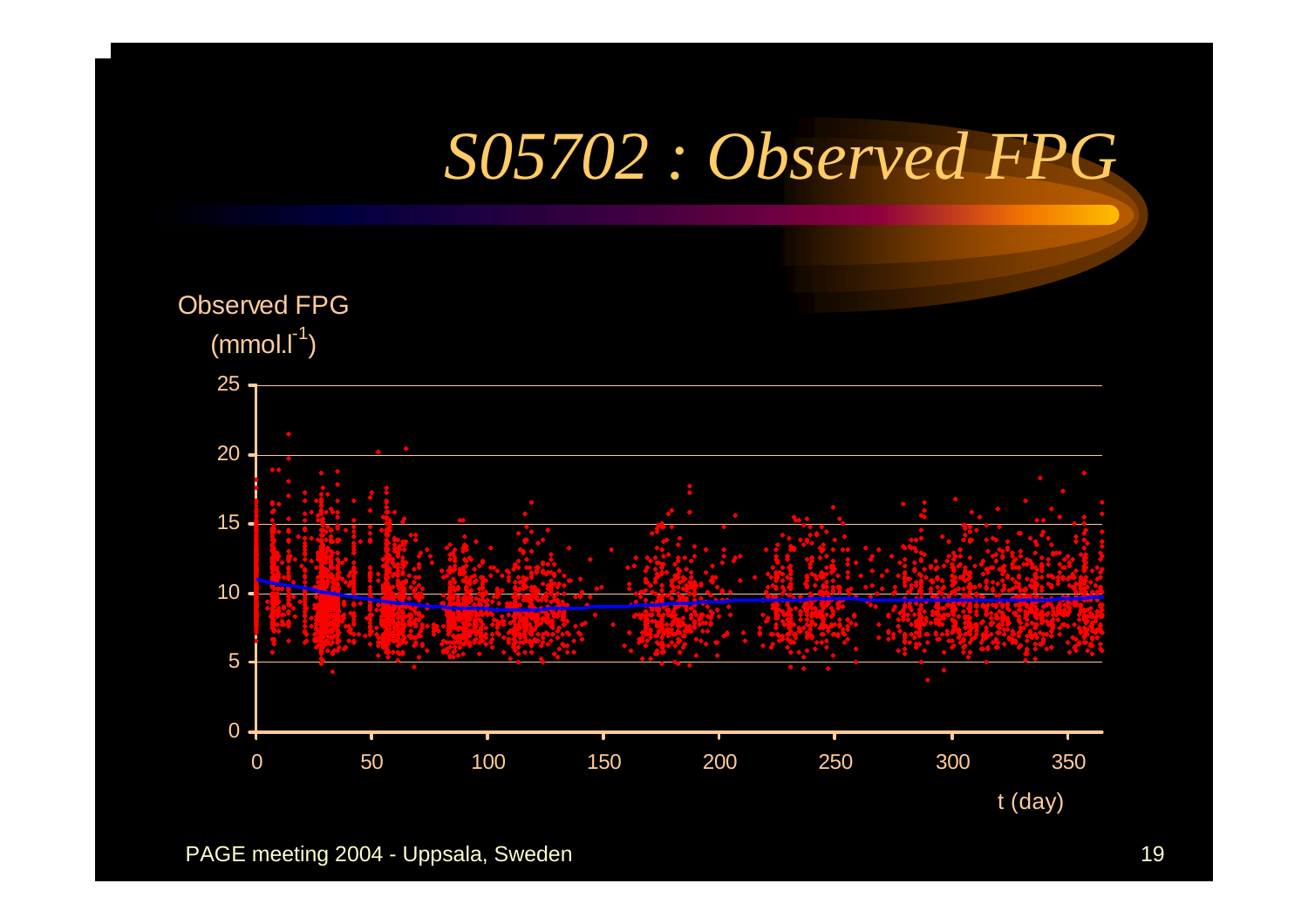## *S05702 : PK/PD model*

### $FPG(t)=Base-E(t)+DP$

#### with

Base : FPG baseline

DP : Disease progression (function of t)

 $E(t)=P_{max}$ .Base.AUC<sub>e</sub>(t)/ (AUC<sub>e</sub>(t)+AUC<sub>50</sub>)

 $AUC_{50}$ : AUC associated to 50% of effect

 $\mathrm{AUC}_\mathrm{e}$ (t):  $\mathrm{AUC}$  accumulated in the effect compartment

 $\mathrm{AUC}_\mathrm{e}(\mathrm{t})\text{=} \mathrm{AUC} [1\text{--exp}(\text{--}\mathrm{k}_\mathrm{eq}\text{.}\mathrm{t})]$ 

 $\rm k_{eq}$ : constant of equilibration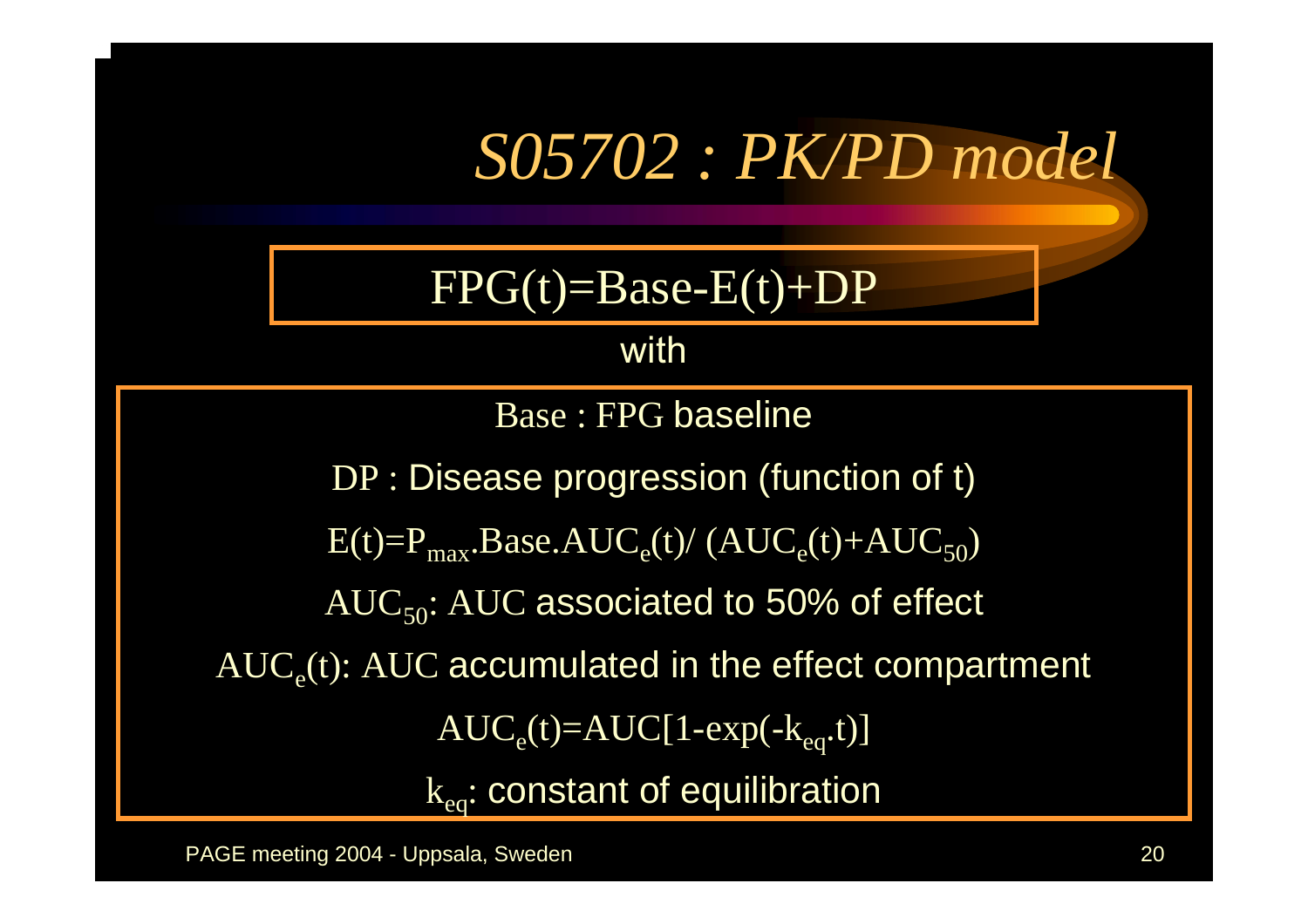## *S05702 : GH Analysis*

1) Heterogeneity on Base

2) Global heterogeneity

3) Analysis parameter by parameter

4) Final global analysis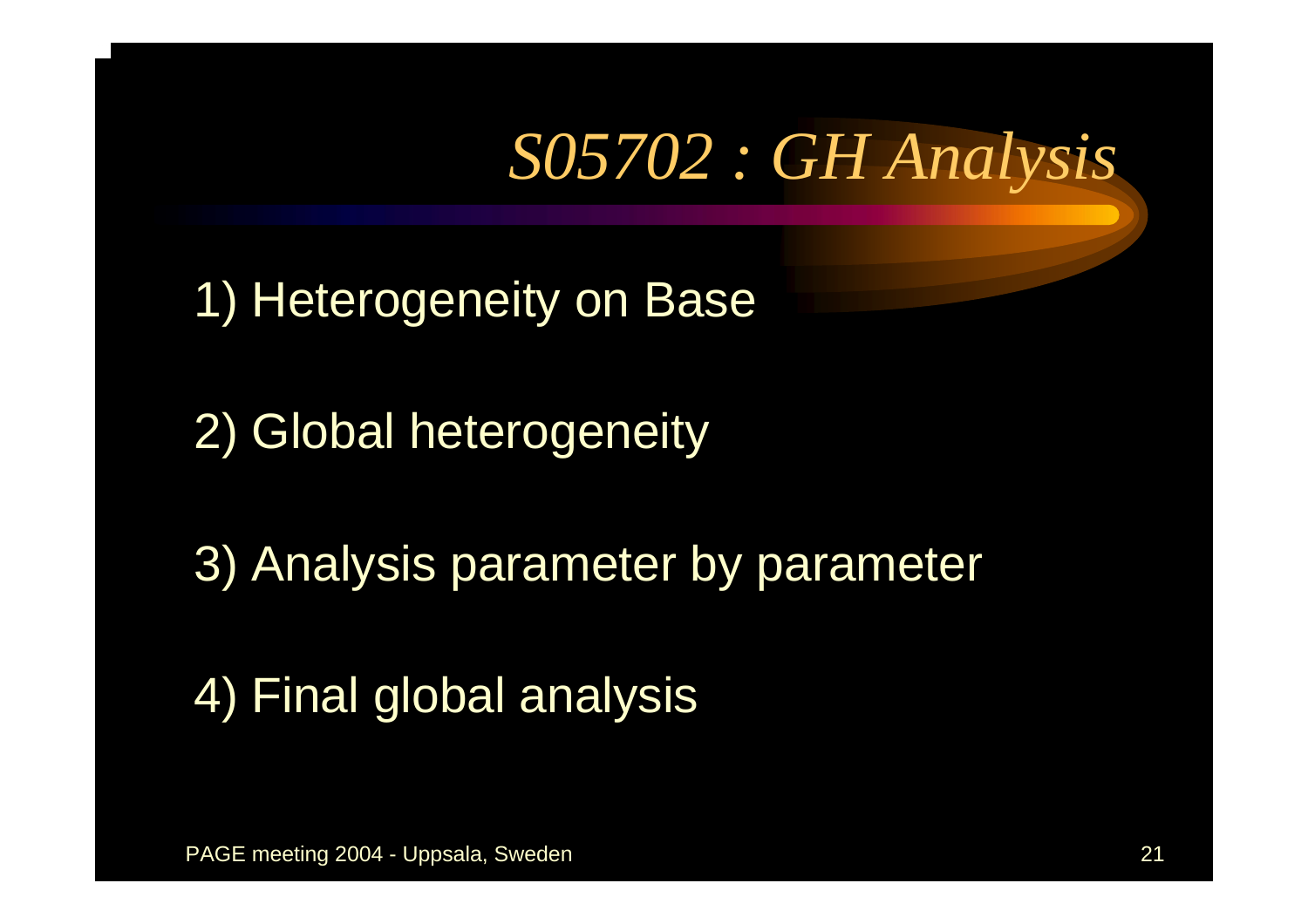## *S05702 : Results on Base*



Base **Estimation 1 subpopulation** 

Estimation 3 subpopulations Logistic Regression -> NBOAD

Estimation 1 subpopulation with the adapted model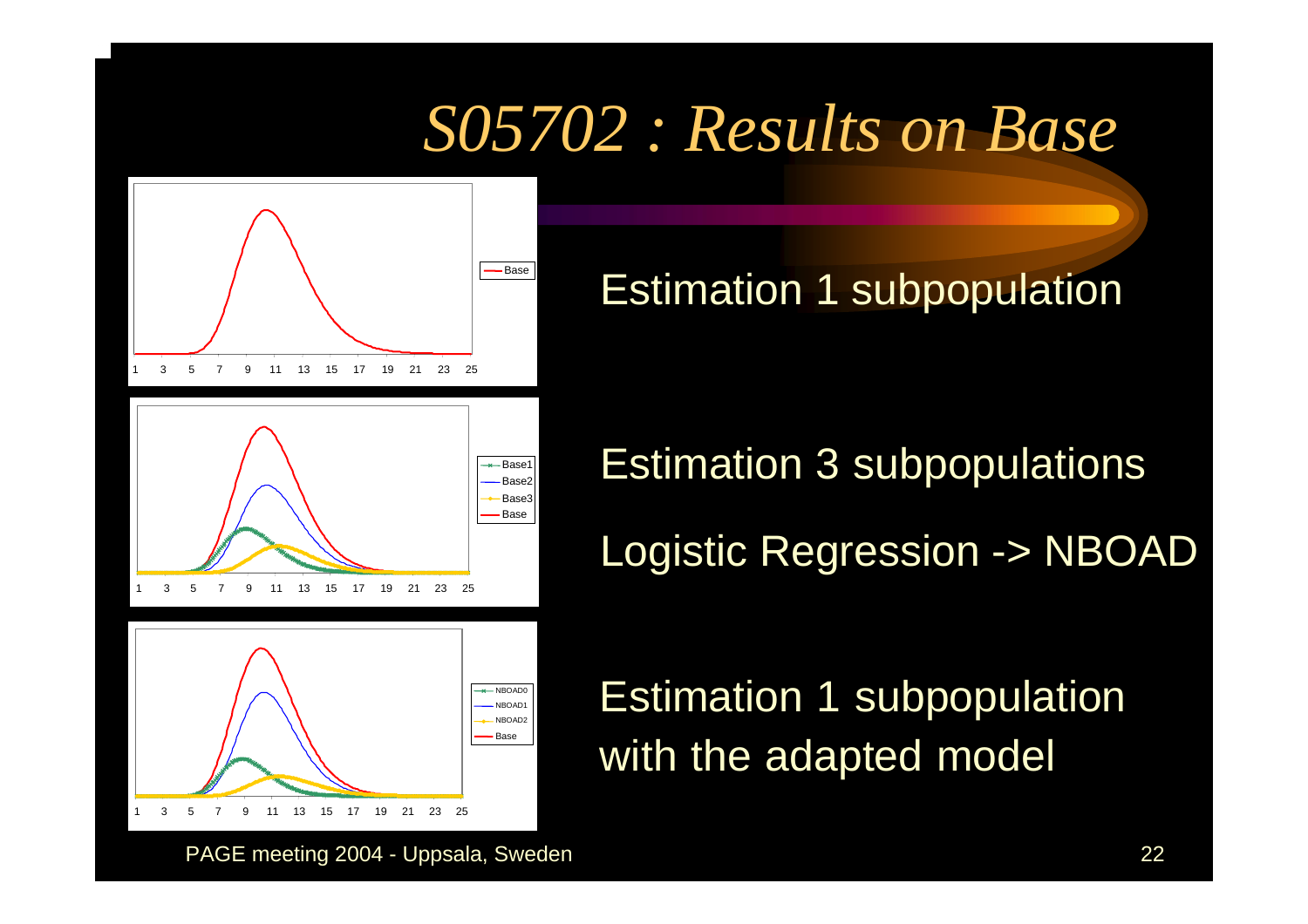## *S05702 : Results first global analysis*



Distribution of the effect E (mmol.l-1 ) Decrease of FPG2 subpopulations weighted with 21%/79% One group with very bad responders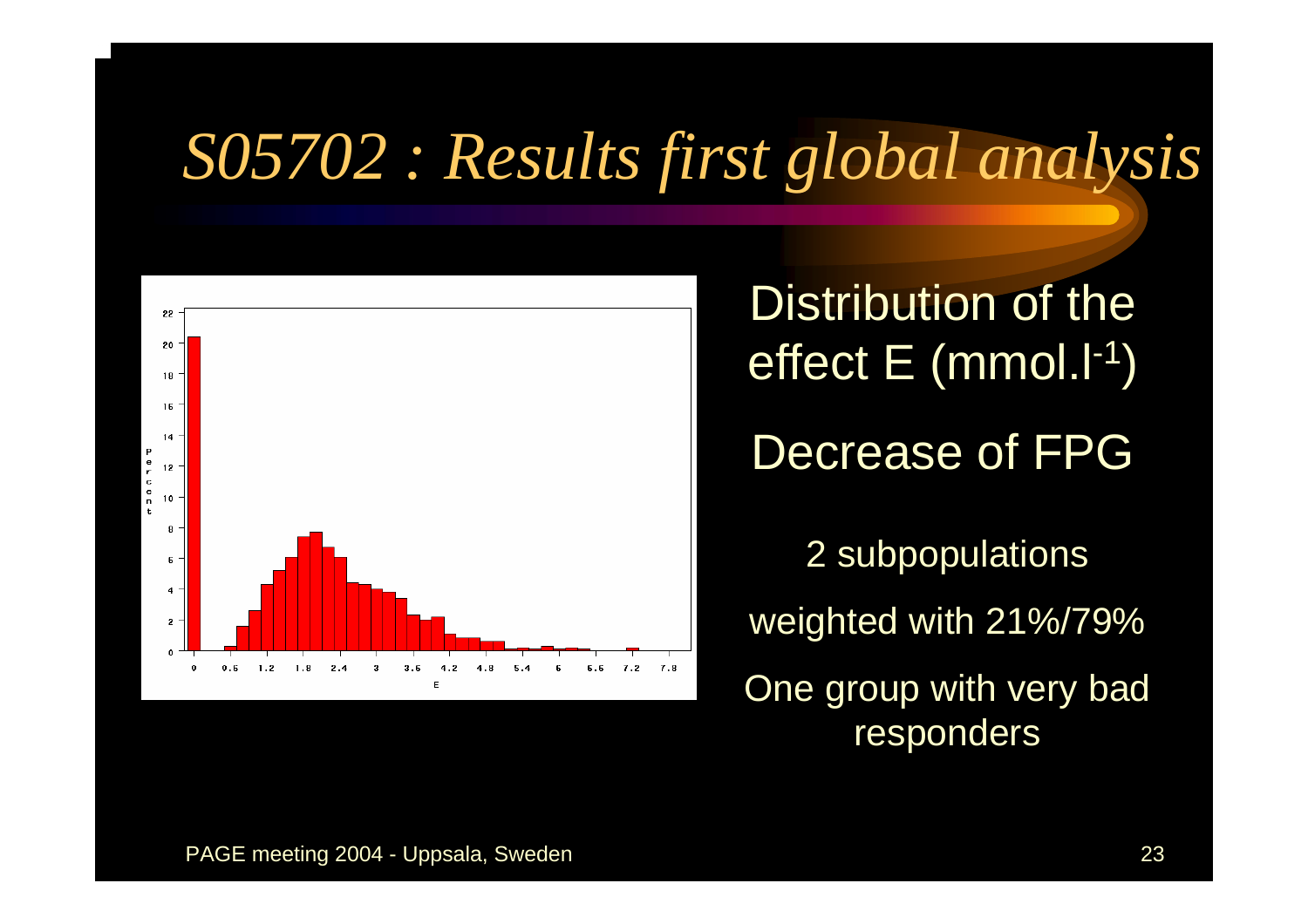### *S05702 : Final results*

1) 2 groups on  $k_{eq}$  only partly explained using **NBOAD** 

2) 2 groups on P<sub>max</sub> explained using NBOAD



3) Final global analysis : 2 subpopulations weighted with 15%/85% One group with bad responders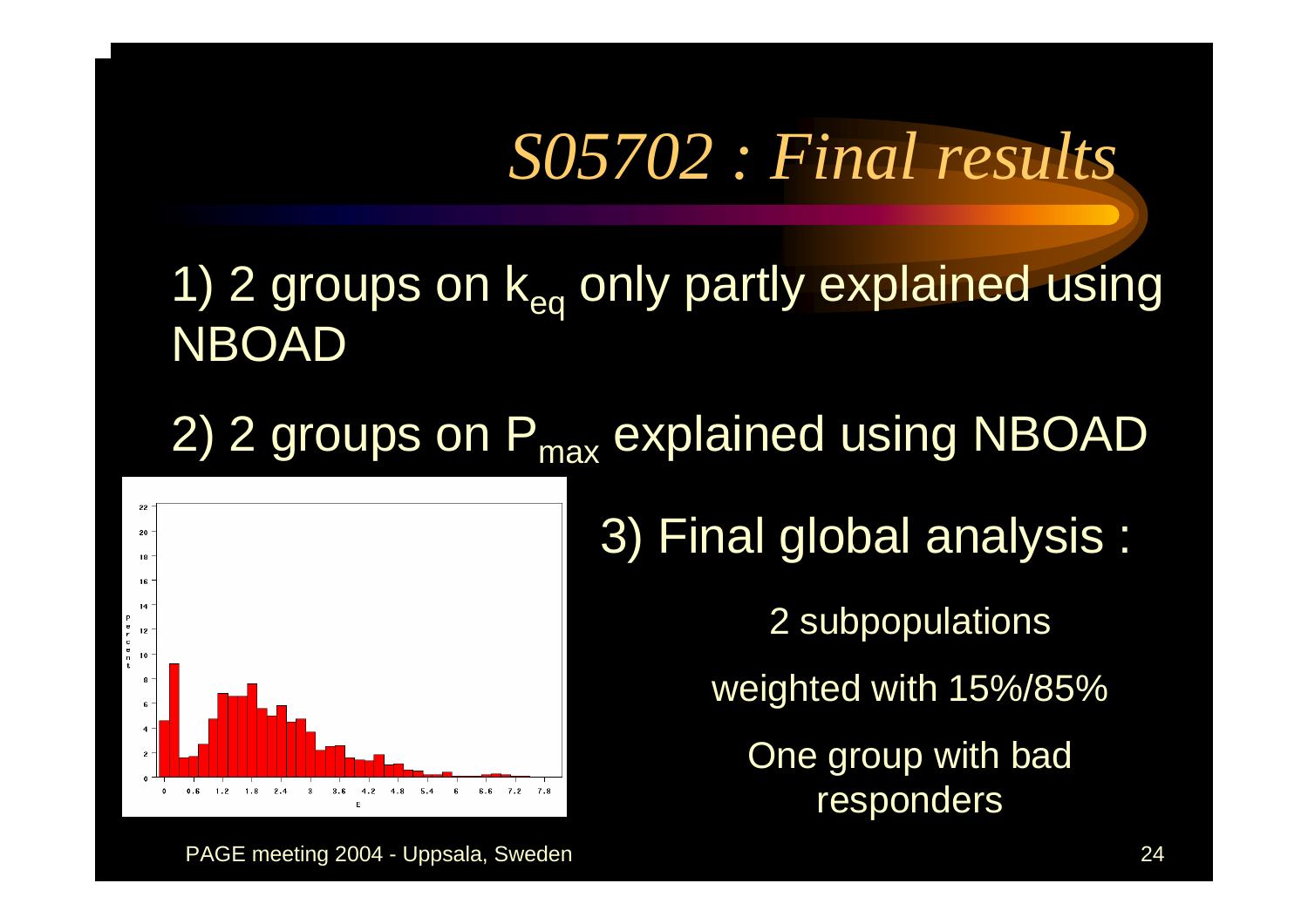## *S05702 : Comparison with NONMEM*

1) 3 groups of Base (mmol.l-1) related to NBOAD

|            |     | NBOAD=0 NBOAD=1 NBOAD>1 |      |
|------------|-----|-------------------------|------|
| NONMEM     | 9.6 | 10.9                    | 12.2 |
| <b>TGH</b> | 9.2 | 10.8                    | 12.9 |

2) Mixture model with a group of non-responders : E(t)=0, proportion=25%, non-responders related to NBOAD

3) Close estimations of parameters between the 2 methods except for disease progression DP

DP<sub>GH</sub>(=1.48 mmol.l<sup>-1</sup> )> DP<sub>NONMEM</sub> (=0.84 mmol.l<sup>-1</sup>)